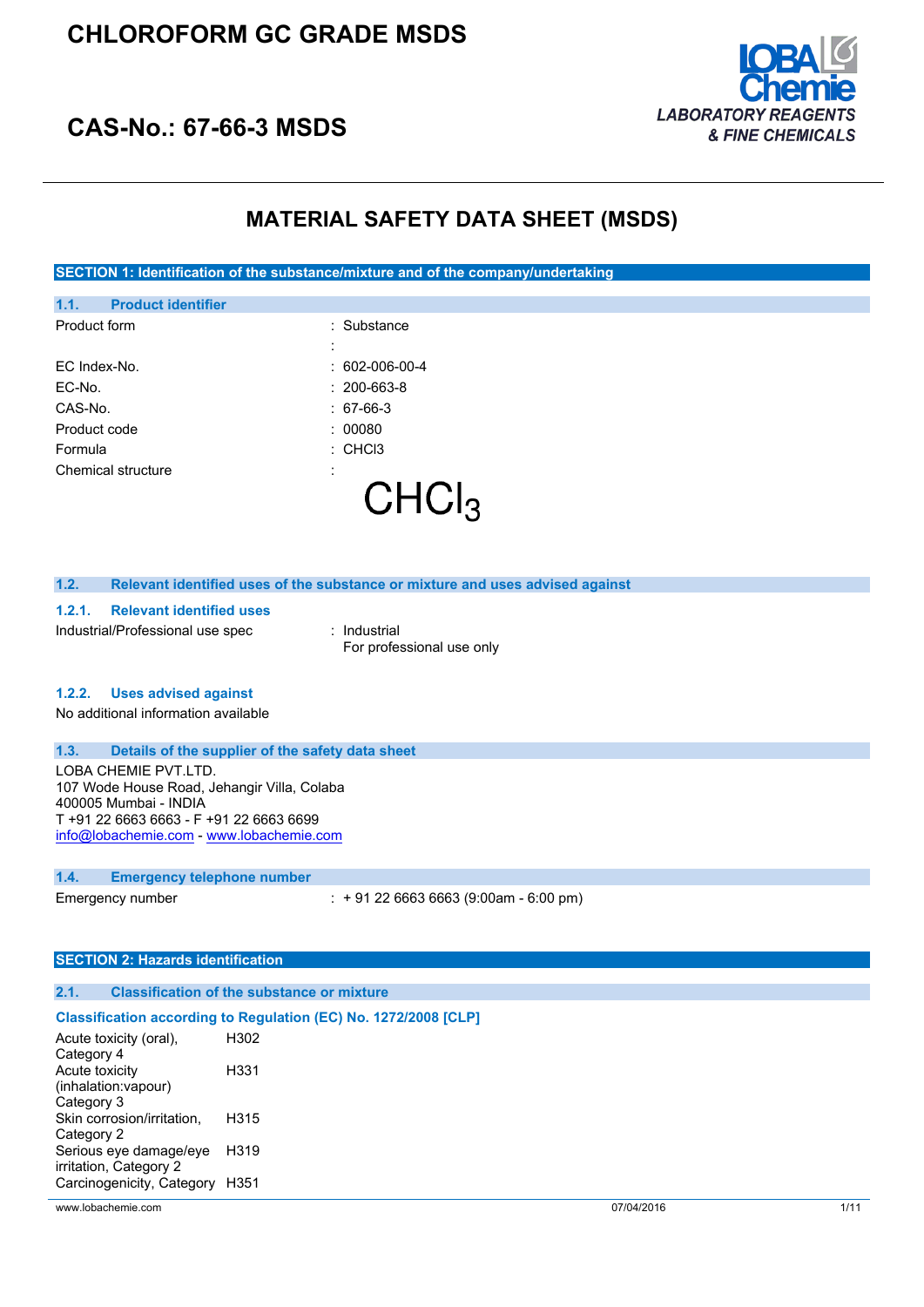Safety Data Sheet

2 Reproductive toxicity, Category 2 H361d Specific target organ toxicity — Single exposure, Category 3, Narcosis H336 Specific target organ toxicity — Repeated exposure, Category 1 H372

Full text of H statements : see section 16

### **Classification according to Directive 67/548/EEC [DSD] or 1999/45/EC [DPD]**

Carc.Cat.3; R40 Xn; R22 Xn; R48/20/22 Xi; R38 Full text of R-phrases: see section 16

## **Adverse physicochemical, human health and environmental effects**

No additional information available

| 2.2. | <b>Label elements</b>                                      |                                                                                                                                                                                                                                                                                                                                                        |
|------|------------------------------------------------------------|--------------------------------------------------------------------------------------------------------------------------------------------------------------------------------------------------------------------------------------------------------------------------------------------------------------------------------------------------------|
|      | Labelling according to Regulation (EC) No. 1272/2008 [CLP] |                                                                                                                                                                                                                                                                                                                                                        |
|      | Hazard pictograms (CLP)                                    | GHS08<br>GHS06                                                                                                                                                                                                                                                                                                                                         |
|      | Signal word (CLP)                                          | : Danger                                                                                                                                                                                                                                                                                                                                               |
|      | Hazard statements (CLP)                                    | : H302 - Harmful if swallowed.<br>H315 - Causes skin irritation.<br>H319 - Causes serious eye irritation.<br>H331 - Toxic if inhaled.<br>H336 - May cause drowsiness or dizziness.<br>H351 - Suspected of causing cancer.<br>H361d - Suspected of damaging the unborn child.<br>H372 - Causes damage to organs through prolonged or repeated exposure. |
|      | Precautionary statements (CLP)                             | : P305+P351+P338 - IF IN EYES: Rinse cautiously with water for several minutes.<br>Remove contact lenses, if present and easy to do. Continue rinsing.<br>P311 - Call a doctor.<br>P280 - Wear protective gloves, protective clothing, eye protection, face protection.<br>P261 - Avoid breathing vapours, dust, fume, gas.                            |

### **2.3. Other hazards**

No additional information available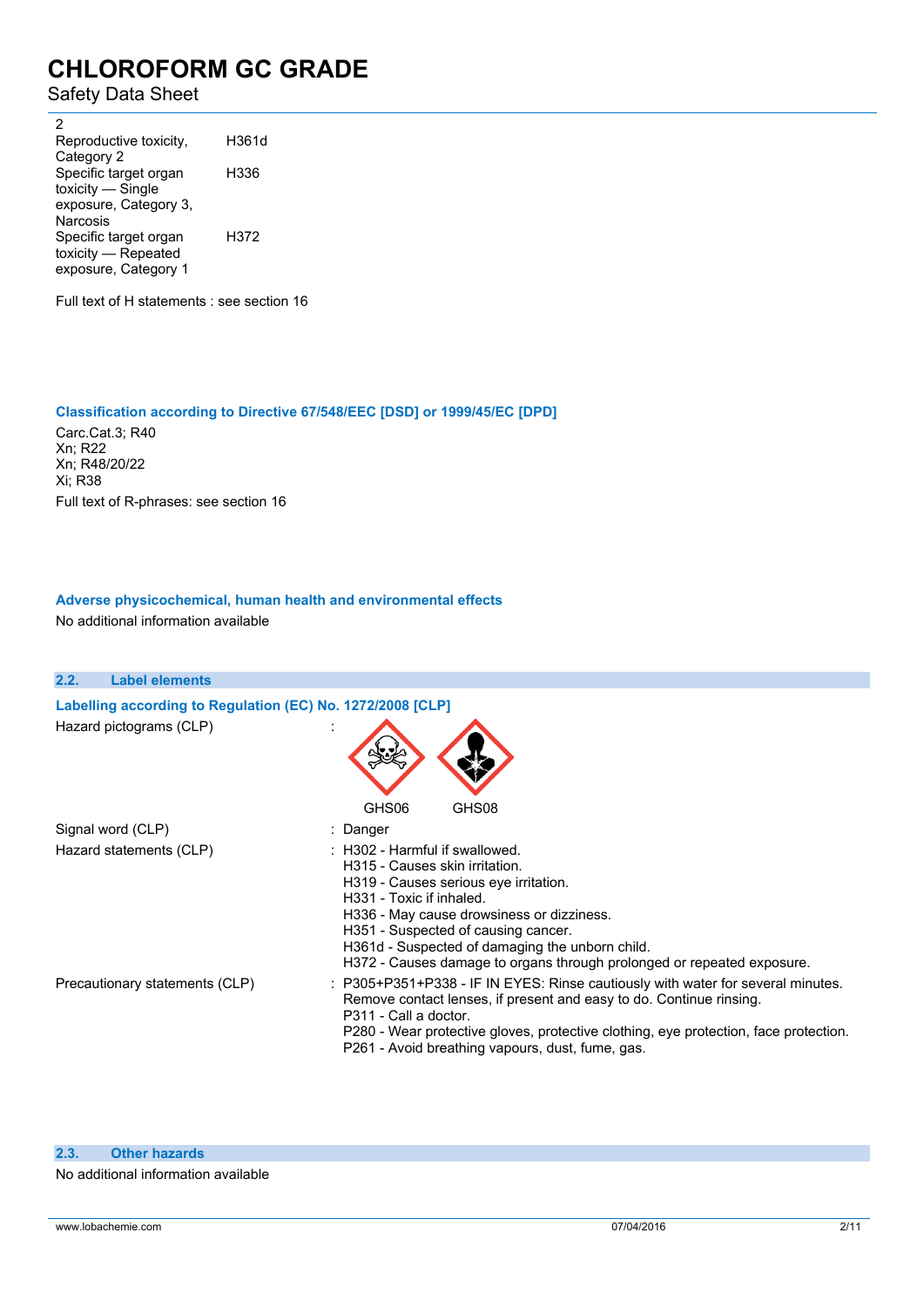Safety Data Sheet

| <b>SECTION 3: Composition/information on ingredients</b>          |                                                                                                                                                         |  |
|-------------------------------------------------------------------|---------------------------------------------------------------------------------------------------------------------------------------------------------|--|
| <b>Substances</b><br>3.1.                                         |                                                                                                                                                         |  |
| Name                                                              | : CHLOROFORM GC GRADE                                                                                                                                   |  |
| CAS-No.                                                           | $: 67-66-3$                                                                                                                                             |  |
| EC-No.                                                            | 200-663-8                                                                                                                                               |  |
| EC Index-No.                                                      | $: 602 - 006 - 00 - 4$                                                                                                                                  |  |
|                                                                   |                                                                                                                                                         |  |
| Full text of R- and H-statements: see section 16                  |                                                                                                                                                         |  |
| 3.2.<br><b>Mixtures</b>                                           |                                                                                                                                                         |  |
| Not applicable                                                    |                                                                                                                                                         |  |
| <b>SECTION 4: First aid measures</b>                              |                                                                                                                                                         |  |
|                                                                   |                                                                                                                                                         |  |
| 4.1.<br><b>Description of first aid measures</b>                  |                                                                                                                                                         |  |
| First-aid measures general<br>First-aid measures after inhalation | : Suspected of causing cancer.                                                                                                                          |  |
|                                                                   | : Assure fresh air breathing. If breathing is difficult, remove victim to fresh air and keep<br>at rest in a position comfortable for breathing.        |  |
| First-aid measures after skin contact                             | : Wash with plenty of water/ Wash contaminated clothing before reuse. Get<br>medical advice/attention.                                                  |  |
| First-aid measures after eye contact                              | : Rinse cautiously with water for several minutes. Remove contact lenses, if present<br>and easy to do. Continue rinsing. Get medical advice/attention. |  |
| First-aid measures after ingestion                                | : Rinse mouth. Call a POISON CENTER/doctor if you feel unwell.                                                                                          |  |
| 4.2.                                                              | Most important symptoms and effects, both acute and delayed                                                                                             |  |
| Symptoms/effects                                                  | : Causes damage to organs through prolonged or repeated exposure.                                                                                       |  |
| Symptoms/effects after inhalation                                 | : Toxic if inhaled. May cause drowsiness or dizziness.                                                                                                  |  |
| Symptoms/effects after skin contact                               | : Causes skin irritation.                                                                                                                               |  |
| Symptoms/effects after eye contact                                | : Causes serious eye irritation.                                                                                                                        |  |
| Symptoms/effects after ingestion                                  | : Harmful if swallowed.                                                                                                                                 |  |
| Chronic symptoms                                                  | : Suspected carcinogen. Suspected of damaging the unborn child.                                                                                         |  |
| 4.3.                                                              | Indication of any immediate medical attention and special treatment needed                                                                              |  |
| Treat symptomatically.                                            |                                                                                                                                                         |  |
| <b>SECTION 5: Firefighting measures</b>                           |                                                                                                                                                         |  |
| 5.1.<br><b>Extinguishing media</b>                                |                                                                                                                                                         |  |
| Suitable extinguishing media                                      | : Carbon dioxide. Dry powder. Foam. Water spray.                                                                                                        |  |
| Unsuitable extinguishing media                                    | : Do not use extinguishing media containing water.                                                                                                      |  |
| 5.2.<br>Special hazards arising from the substance or mixture     |                                                                                                                                                         |  |
| No additional information available                               |                                                                                                                                                         |  |
| 5.3.<br><b>Advice for firefighters</b>                            |                                                                                                                                                         |  |
| Protection during firefighting                                    | : Do not enter fire area without proper protective equipment, including respiratory<br>protection.                                                      |  |
| <b>SECTION 6: Accidental release measures</b>                     |                                                                                                                                                         |  |
| 6.1.                                                              | Personal precautions, protective equipment and emergency procedures                                                                                     |  |
| 6.1.1.<br>For non-emergency personnel                             |                                                                                                                                                         |  |
| <b>Emergency procedures</b>                                       | : Evacuate unnecessary personnel.                                                                                                                       |  |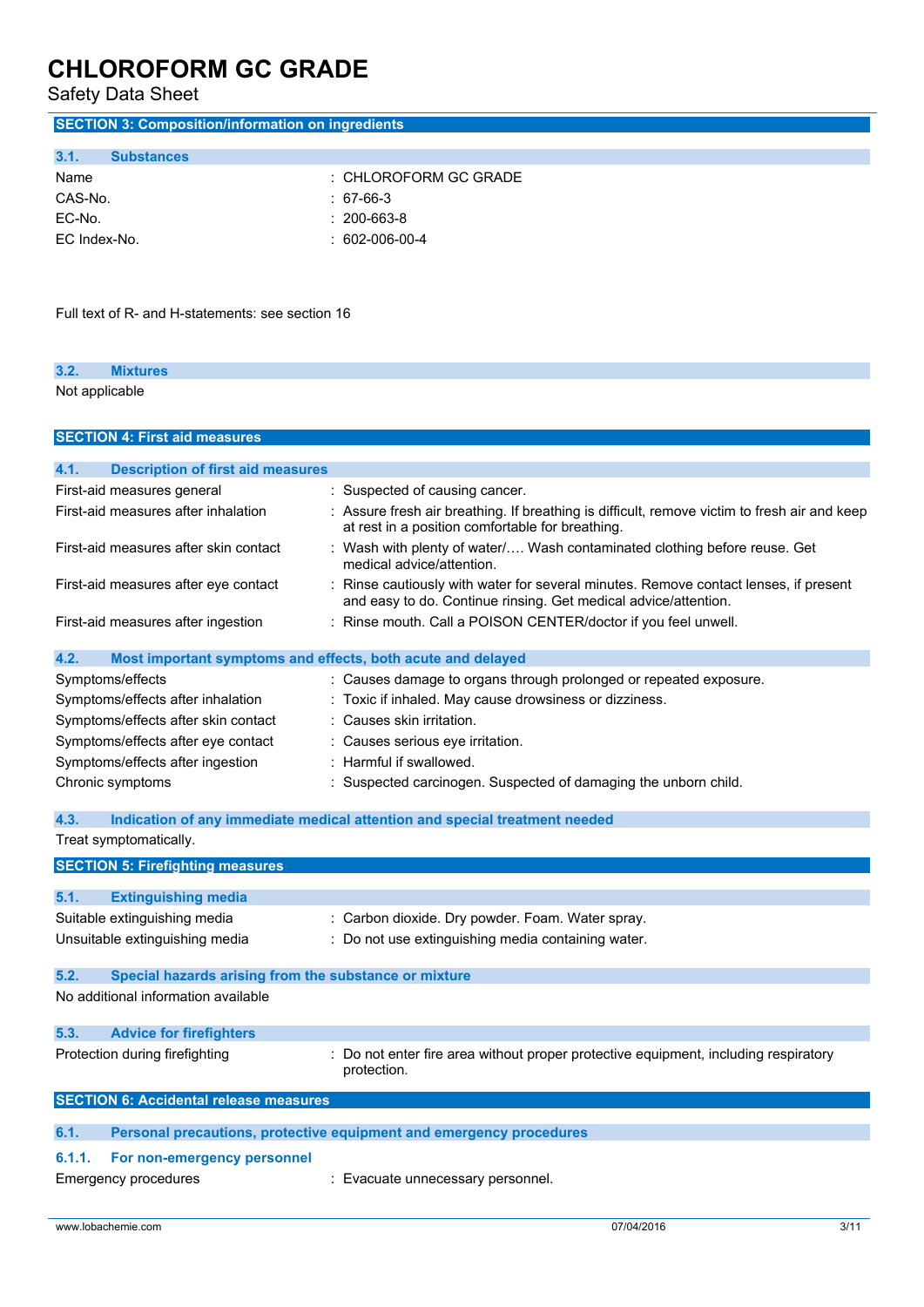| 6.1.2. | For emergency responders<br>Protective equipment<br><b>Emergency procedures</b> | : Use personal protective equipment as required.<br>: Ventilate area.                                                                                                             |
|--------|---------------------------------------------------------------------------------|-----------------------------------------------------------------------------------------------------------------------------------------------------------------------------------|
| 6.2.   | <b>Environmental precautions</b>                                                |                                                                                                                                                                                   |
|        | Avoid release to the environment.                                               |                                                                                                                                                                                   |
| 6.3.   | Methods and material for containment and cleaning up                            |                                                                                                                                                                                   |
|        | Methods for cleaning up                                                         | : On land, sweep or shovel into suitable containers. Collect spillage.                                                                                                            |
| 6.4.   | <b>Reference to other sections</b>                                              |                                                                                                                                                                                   |
|        | No additional information available                                             |                                                                                                                                                                                   |
|        | <b>SECTION 7: Handling and storage</b>                                          |                                                                                                                                                                                   |
|        |                                                                                 |                                                                                                                                                                                   |
| 7.1.   | <b>Precautions for safe handling</b>                                            |                                                                                                                                                                                   |
|        | Precautions for safe handling                                                   | Obtain special instructions before use. Do not handle until all safety precautions<br>have been read and understood. Avoid contact with skin and eyes. Do not breathe<br>vapours. |
|        | Hygiene measures                                                                | Do not eat, drink or smoke when using this product. Wash hands and other exposed<br>areas with mild soap and water before eating, drinking or smoking and when leaving<br>work.   |
| 7.2.   | <b>Conditions for safe storage, including any incompatibilities</b>             |                                                                                                                                                                                   |
|        | Storage conditions                                                              | : Keep container closed when not in use. Store in a well-ventilated place. Keep<br>container tightly closed.                                                                      |
| 7.3.   | <b>Specific end use(s)</b>                                                      |                                                                                                                                                                                   |
|        | No additional information available                                             |                                                                                                                                                                                   |
|        | <b>SECTION 8: Exposure controls/personal protection</b>                         |                                                                                                                                                                                   |
|        |                                                                                 |                                                                                                                                                                                   |
| 8.1.   | <b>Control parameters</b>                                                       |                                                                                                                                                                                   |
|        | No additional information available                                             |                                                                                                                                                                                   |

| 8.2.<br><b>Exposure controls</b>                              |                                                                    |
|---------------------------------------------------------------|--------------------------------------------------------------------|
| Hand protection                                               | : Protective gloves                                                |
| Eye protection                                                | : Chemical goggles or safety glasses                               |
| Skin and body protection                                      | : Wear suitable protective clothing                                |
| Respiratory protection                                        | : [In case of inadequate ventilation] wear respiratory protection. |
| <b>SECTION 9: Physical and chemical properties</b>            |                                                                    |
| 9.1.<br>Information on basic physical and chemical properties |                                                                    |
| Physical state                                                | $:$ Liquid                                                         |
| Molecular mass                                                | : $119.38$ g/mol                                                   |
| Colour                                                        | : Clear Colorless.                                                 |
| Odour                                                         | : sweet pleasant.                                                  |
| Odour threshold                                               | : No data available                                                |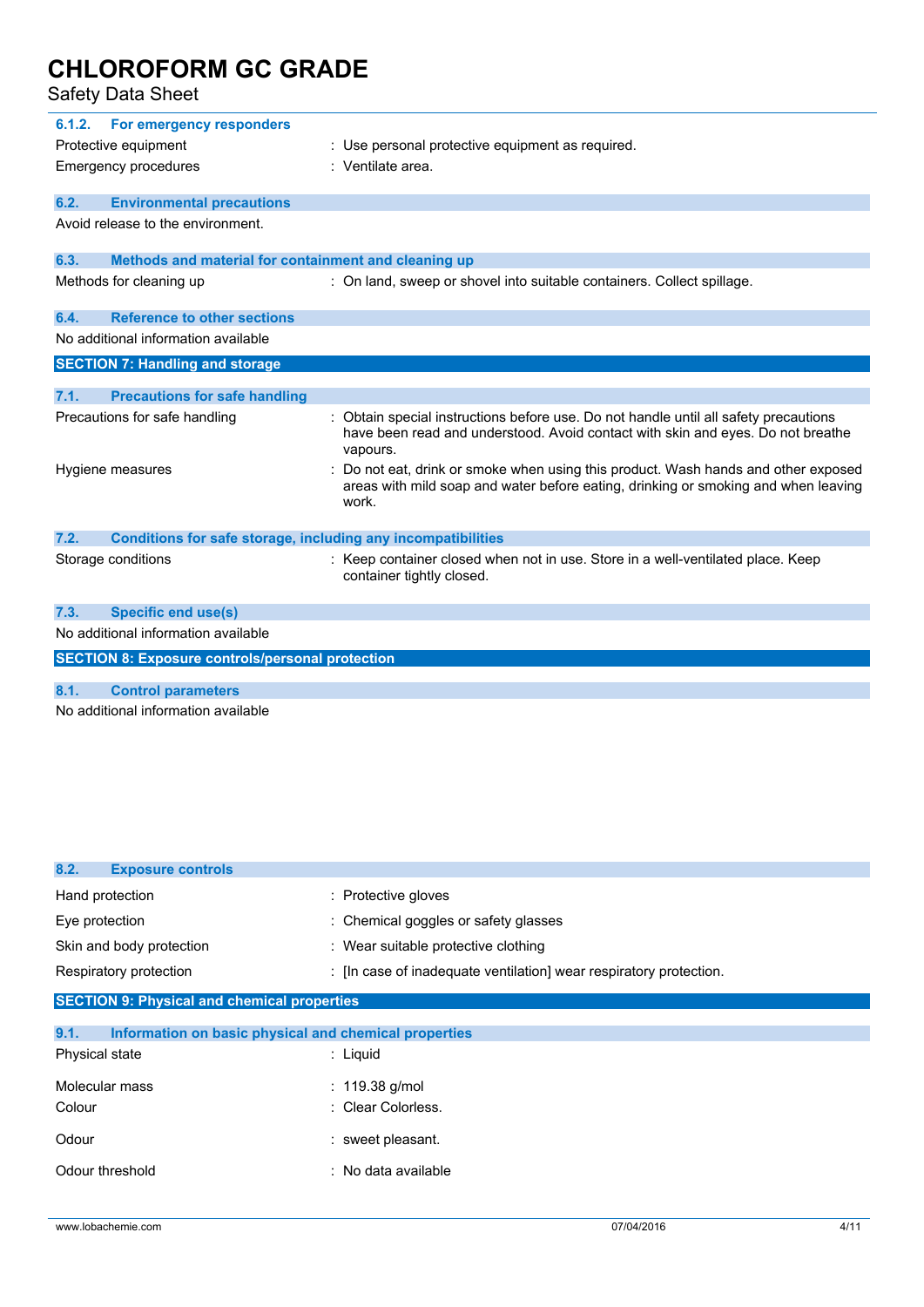## Safety Data Sheet

| pH                                                                      | : No data available                                      |
|-------------------------------------------------------------------------|----------------------------------------------------------|
| Relative evaporation rate (butylacetate=1) : 11.6                       |                                                          |
| Melting point                                                           | $: -63 °C$                                               |
| Freezing point                                                          | : No data available                                      |
| Boiling point                                                           | : $60.5 - 61.5$ °C                                       |
| Flash point                                                             | : No data available                                      |
| Auto-ignition temperature                                               | : No data available                                      |
| Decomposition temperature                                               | : 290 $^{\circ}$ C                                       |
| Flammability (solid, gas)                                               | : No data available                                      |
| Vapour pressure                                                         | : 213.3 hPa at 20°C                                      |
| Relative vapour density at 20 °C                                        | : 4.12                                                   |
| Relative density                                                        | : No data available                                      |
| Density<br>Solubility                                                   | : $1.492$ g/cm <sup>3</sup><br>: Water: Slightly soluble |
| Log Pow                                                                 | : 1.97                                                   |
| Viscosity, kinematic                                                    | : No data available                                      |
| Viscosity, dynamic                                                      | : $0.58$ cP @ 20 °C                                      |
| Explosive properties                                                    | : No data available                                      |
| Oxidising properties                                                    | : No data available                                      |
| <b>Explosive limits</b>                                                 | : No data available                                      |
| <b>Other information</b><br>9.2.<br>No additional information available |                                                          |
| <b>SECTION 10: Stability and reactivity</b>                             |                                                          |
| 10.1.<br><b>Reactivity</b>                                              |                                                          |
| No additional information available                                     |                                                          |
| <b>Chemical stability</b><br>10.2.                                      |                                                          |
| Stable under normal conditions.                                         |                                                          |
| <b>Possibility of hazardous reactions</b><br>10.3.                      |                                                          |
| No additional information available                                     |                                                          |
| <b>Conditions to avoid</b><br>10.4.                                     |                                                          |
| Air contact. Direct sunlight. Overheating.                              |                                                          |
| <b>Incompatible materials</b><br>10.5.                                  |                                                          |

Oxidizing agent.

## **10.6. Hazardous decomposition products**

No additional information available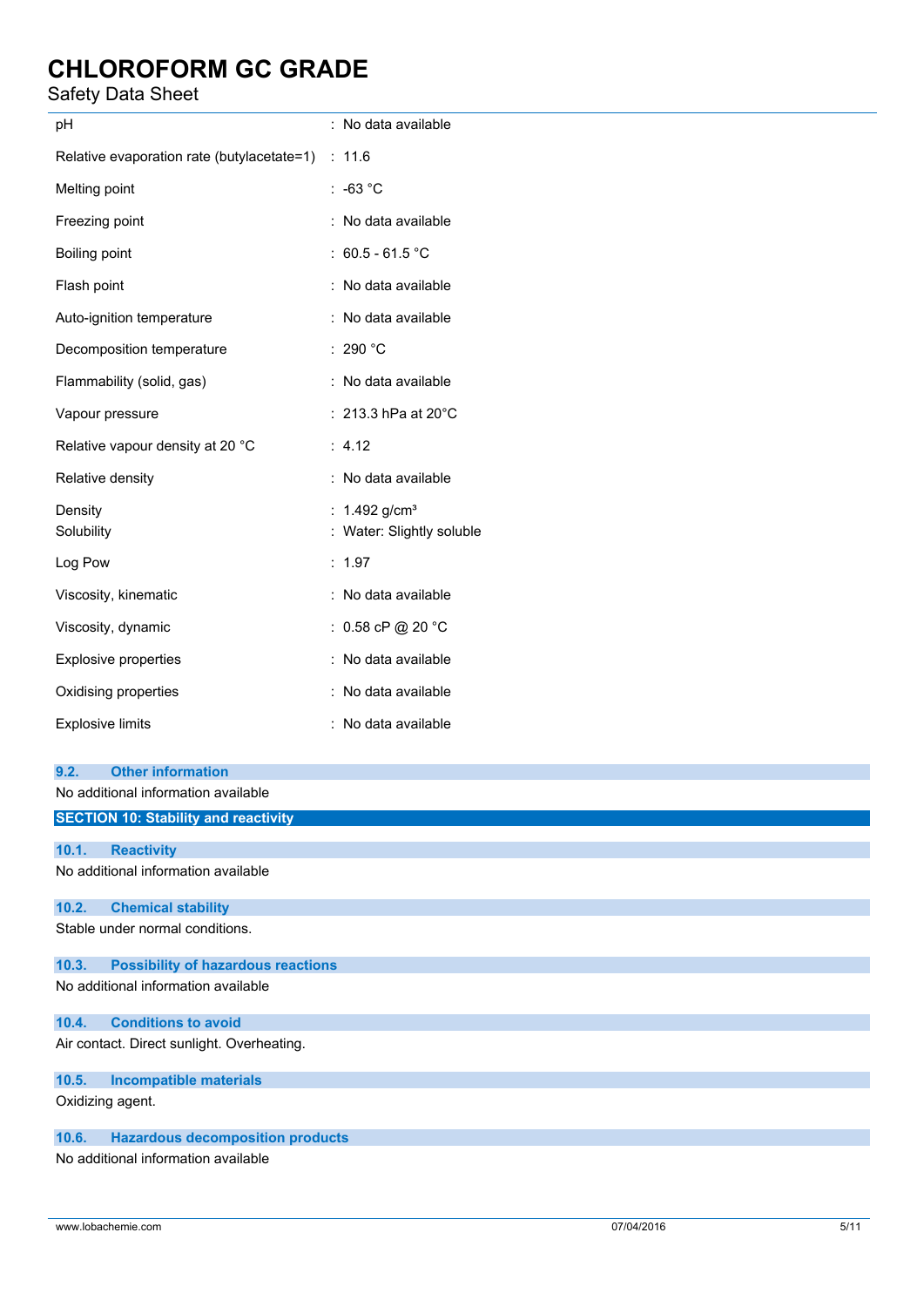Safety Data Sheet

| <b>SECTION 11: Toxicological information</b>         |                                                                     |
|------------------------------------------------------|---------------------------------------------------------------------|
| <b>Information on toxicological effects</b><br>11.1. |                                                                     |
| Acute toxicity                                       | : Oral: Harmful if swallowed. Inhalation: vapour: Toxic if inhaled. |
|                                                      |                                                                     |
|                                                      |                                                                     |
| Skin corrosion/irritation                            | : Causes skin irritation.                                           |
| Serious eye damage/irritation                        | Causes serious eye irritation.                                      |
| Respiratory or skin sensitisation                    | : Not classified                                                    |
| Germ cell mutagenicity                               | Not classified                                                      |
| Carcinogenicity                                      | : Suspected of causing cancer.                                      |
|                                                      |                                                                     |
| Reproductive toxicity                                | : Suspected of damaging the unborn child.                           |
| STOT-single exposure                                 | : May cause drowsiness or dizziness.                                |
|                                                      |                                                                     |
| STOT-repeated exposure                               | : Causes damage to organs through prolonged or repeated exposure.   |
|                                                      |                                                                     |
|                                                      |                                                                     |
| Aspiration hazard                                    | : Not classified                                                    |
| <b>CHLOROFORM GC GRADE (67-66-3)</b>                 |                                                                     |
| Viscosity, kinematic                                 | $0.389$ mm <sup>2</sup> /s                                          |
|                                                      |                                                                     |
|                                                      |                                                                     |
| Potential adverse human health effects               | : Harmful if swallowed.                                             |
| and symptoms                                         |                                                                     |
| <b>SECTION 12: Ecological information</b>            |                                                                     |
|                                                      |                                                                     |

**12.1. Toxicity**

No additional information available

|                                     | 12.2. Persistence and degradability |  |  |
|-------------------------------------|-------------------------------------|--|--|
| No additional information available |                                     |  |  |
|                                     |                                     |  |  |

| 12.3.   | <b>Bioaccumulative potential</b> |       |
|---------|----------------------------------|-------|
|         | CHLOROFORM GC GRADE (67-66-3)    |       |
| Log Pow |                                  | . .97 |

## **12.4. Mobility in soil**

No additional information available

## **12.5. Results of PBT and vPvB assessment**

No additional information available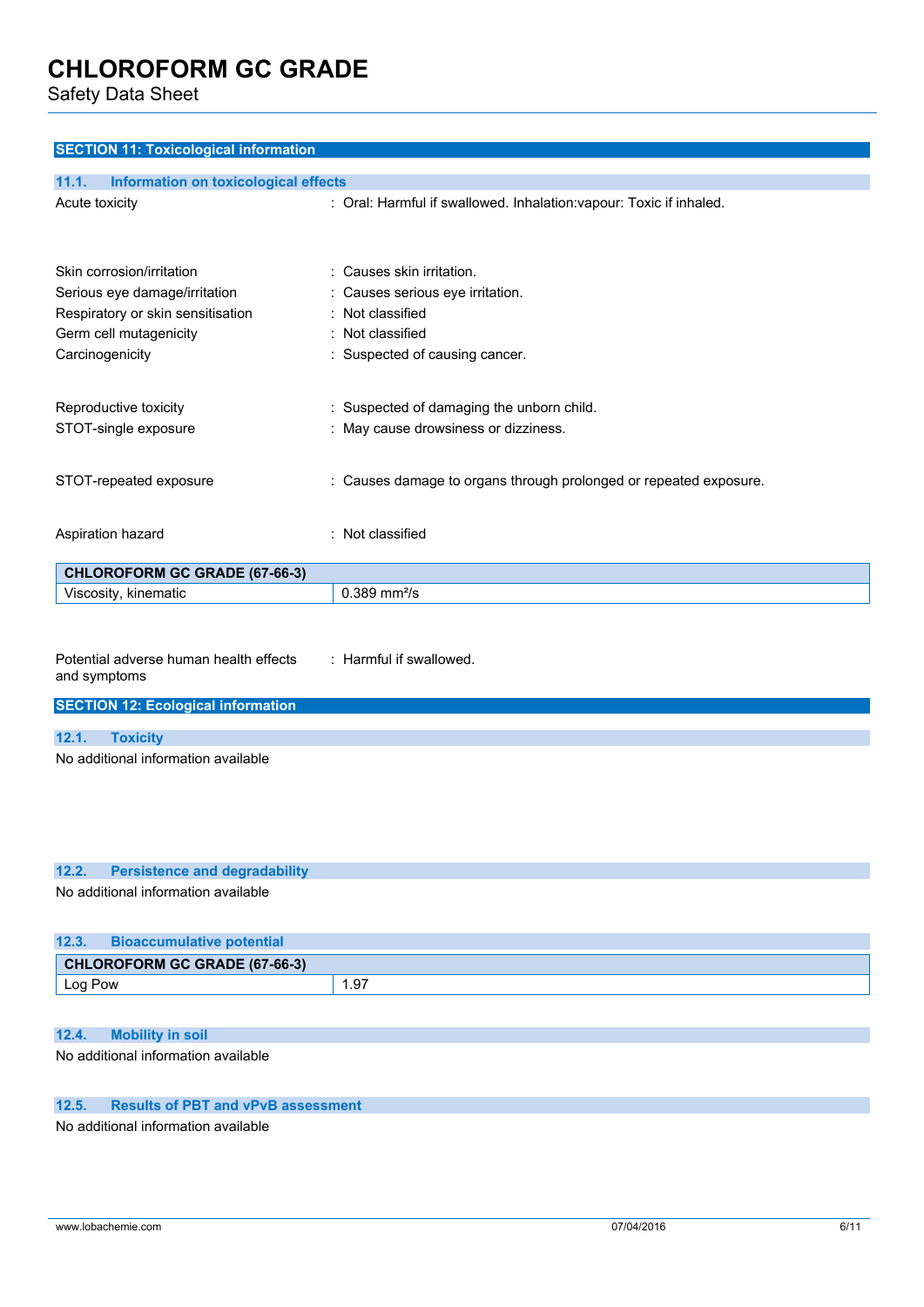| <b>Other adverse effects</b><br>12.6.                                                         |                                                                                  |  |  |  |
|-----------------------------------------------------------------------------------------------|----------------------------------------------------------------------------------|--|--|--|
| No additional information available                                                           |                                                                                  |  |  |  |
| <b>SECTION 13: Disposal considerations</b>                                                    |                                                                                  |  |  |  |
| 13.1.<br><b>Waste treatment methods</b>                                                       |                                                                                  |  |  |  |
| Product/Packaging disposal                                                                    | Dispose of contents/container to hazardous or special waste collection point, in |  |  |  |
| recommendations<br>accordance with local, regional, national and/or international regulation. |                                                                                  |  |  |  |
| <b>SECTION 14: Transport information</b>                                                      |                                                                                  |  |  |  |
| In accordance with ADR / RID / IMDG / IATA / ADN                                              |                                                                                  |  |  |  |
|                                                                                               |                                                                                  |  |  |  |
| 14.1.<br><b>UN number</b>                                                                     |                                                                                  |  |  |  |
| UN-No. (ADR)                                                                                  | : 1888                                                                           |  |  |  |
| UN-No. (IMDG)                                                                                 | 1888                                                                             |  |  |  |
| UN-No. (IATA)                                                                                 | 1888                                                                             |  |  |  |
| UN-No. (ADN)                                                                                  | 1888                                                                             |  |  |  |
| UN-No. (RID)                                                                                  | : 1888                                                                           |  |  |  |
| 14.2.<br><b>UN proper shipping name</b>                                                       |                                                                                  |  |  |  |
| Proper Shipping Name (ADR)                                                                    | : CHLOROFORM                                                                     |  |  |  |
| Proper Shipping Name (IMDG)                                                                   | CHLOROFORM                                                                       |  |  |  |
| Proper Shipping Name (IATA)                                                                   | Chloroform                                                                       |  |  |  |
| Proper Shipping Name (ADN)                                                                    | CHLOROFORM                                                                       |  |  |  |
| Proper Shipping Name (RID)                                                                    | : CHLOROFORM                                                                     |  |  |  |
| Transport document description (ADR)                                                          | : UN 1888 CHLOROFORM, 6.1, III, (E)                                              |  |  |  |
| Transport document description (IMDG)                                                         | : UN 1888 CHLOROFORM, 6.1, III                                                   |  |  |  |
| Transport document description (IATA)                                                         | : UN 1888 Chloroform, 6.1, III                                                   |  |  |  |
| Transport document description (ADN)                                                          | : UN 1888 CHLOROFORM, 6.1, III                                                   |  |  |  |
| Transport document description (RID)                                                          | : UN 1888 CHLOROFORM, 6.1, III                                                   |  |  |  |
|                                                                                               |                                                                                  |  |  |  |
| 14.3.<br><b>Transport hazard class(es)</b>                                                    |                                                                                  |  |  |  |
| <b>ADR</b>                                                                                    |                                                                                  |  |  |  |
| Transport hazard class(es) (ADR)                                                              | : 6.1                                                                            |  |  |  |
| Danger labels (ADR)                                                                           | : 6.1                                                                            |  |  |  |
|                                                                                               |                                                                                  |  |  |  |
|                                                                                               |                                                                                  |  |  |  |
|                                                                                               |                                                                                  |  |  |  |
|                                                                                               |                                                                                  |  |  |  |
|                                                                                               |                                                                                  |  |  |  |
| <b>IMDG</b>                                                                                   |                                                                                  |  |  |  |
| Transport hazard class(es) (IMDG)                                                             | : 6.1                                                                            |  |  |  |
| Danger labels (IMDG)                                                                          | : 6.1                                                                            |  |  |  |
|                                                                                               |                                                                                  |  |  |  |
|                                                                                               |                                                                                  |  |  |  |
|                                                                                               |                                                                                  |  |  |  |
|                                                                                               |                                                                                  |  |  |  |
|                                                                                               |                                                                                  |  |  |  |
| <b>IATA</b>                                                                                   |                                                                                  |  |  |  |
| Transport hazard class(es) (IATA)                                                             | : 6.1                                                                            |  |  |  |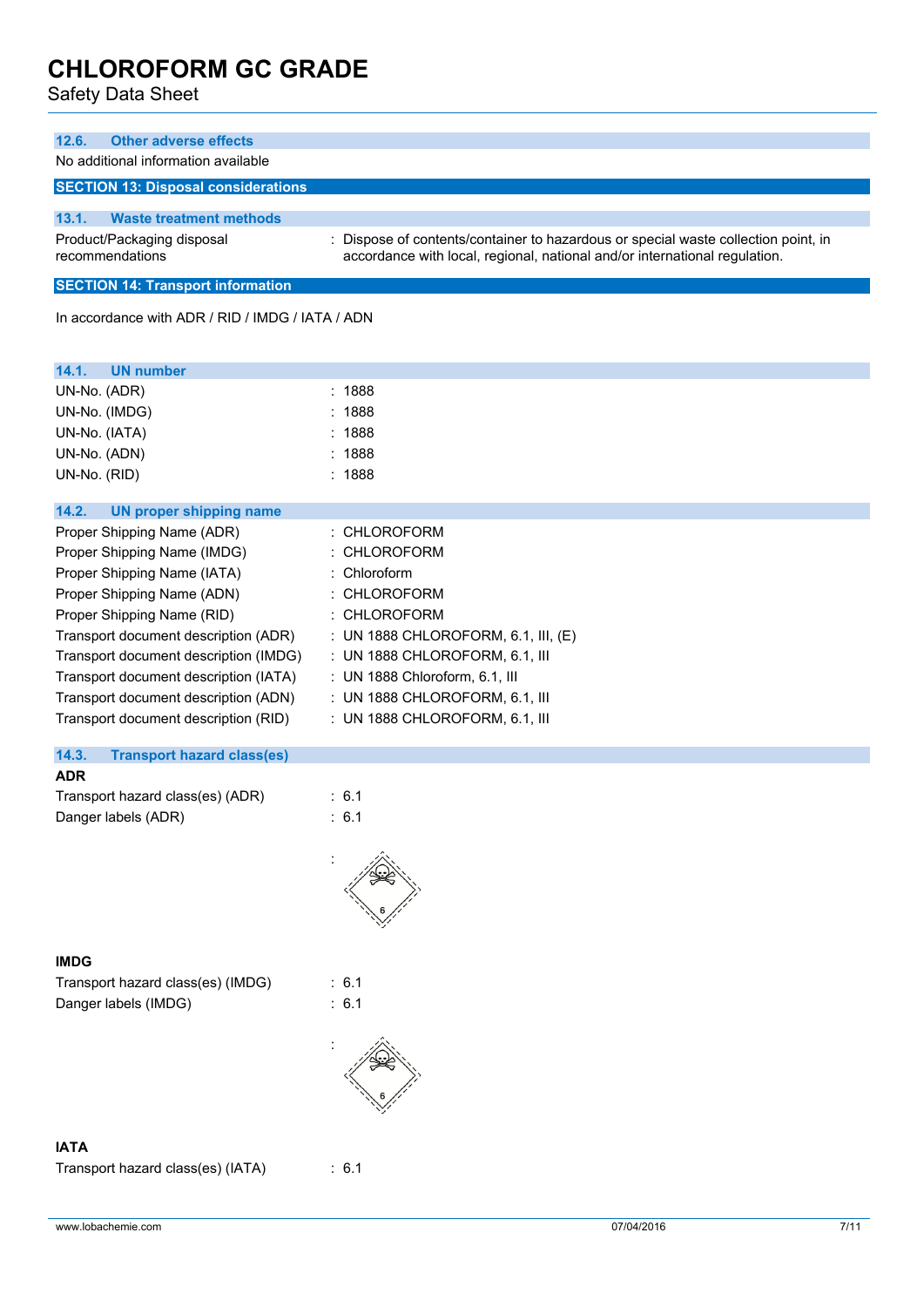| Safety Data Sheet                            |                                          |
|----------------------------------------------|------------------------------------------|
| Hazard labels (IATA)                         | : 6.1                                    |
|                                              |                                          |
|                                              |                                          |
|                                              |                                          |
| <b>ADN</b>                                   |                                          |
| Transport hazard class(es) (ADN)             | : 6.1                                    |
| Danger labels (ADN)                          | : 6.1                                    |
|                                              |                                          |
|                                              |                                          |
|                                              |                                          |
| <b>RID</b>                                   |                                          |
| Transport hazard class(es) (RID)             | : 6.1                                    |
| Danger labels (RID)                          | : 6.1                                    |
|                                              |                                          |
|                                              |                                          |
| 14.4.<br><b>Packing group</b>                |                                          |
| Packing group (ADR)                          | $\colon$ III                             |
| Packing group (IMDG)                         | $\colon$ III                             |
| Packing group (IATA)                         | $\div$ III                               |
| Packing group (ADN)                          | $\colon$ III                             |
| Packing group (RID)                          | $\colon$ III                             |
| 14.5.<br><b>Environmental hazards</b>        |                                          |
| Dangerous for the environment                | : No                                     |
| Marine pollutant                             | : No                                     |
| Other information                            | : No supplementary information available |
| 14.6.<br><b>Special precautions for user</b> |                                          |
| - Overland transport                         |                                          |
| Classification code (ADR)                    | : T1                                     |

| Classification code (ADR)                                    | : 11                      |
|--------------------------------------------------------------|---------------------------|
| Limited quantities (ADR)                                     | : 5I                      |
| Excepted quantities (ADR)                                    | : E1                      |
| Packing instructions (ADR)                                   | : P001, IBC03, LP01, R001 |
| Mixed packing provisions (ADR)                               | : MP19                    |
| Portable tank and bulk container<br>instructions (ADR)       | : T7                      |
| Portable tank and bulk container special<br>provisions (ADR) | :TP2                      |
| Tank code (ADR)                                              | : L4BH                    |
| Tank special provisions (ADR)                                | : TU15, TE19              |
| Vehicle for tank carriage                                    | : AT                      |
| Transport category (ADR)                                     | $\therefore$ 2            |
|                                                              |                           |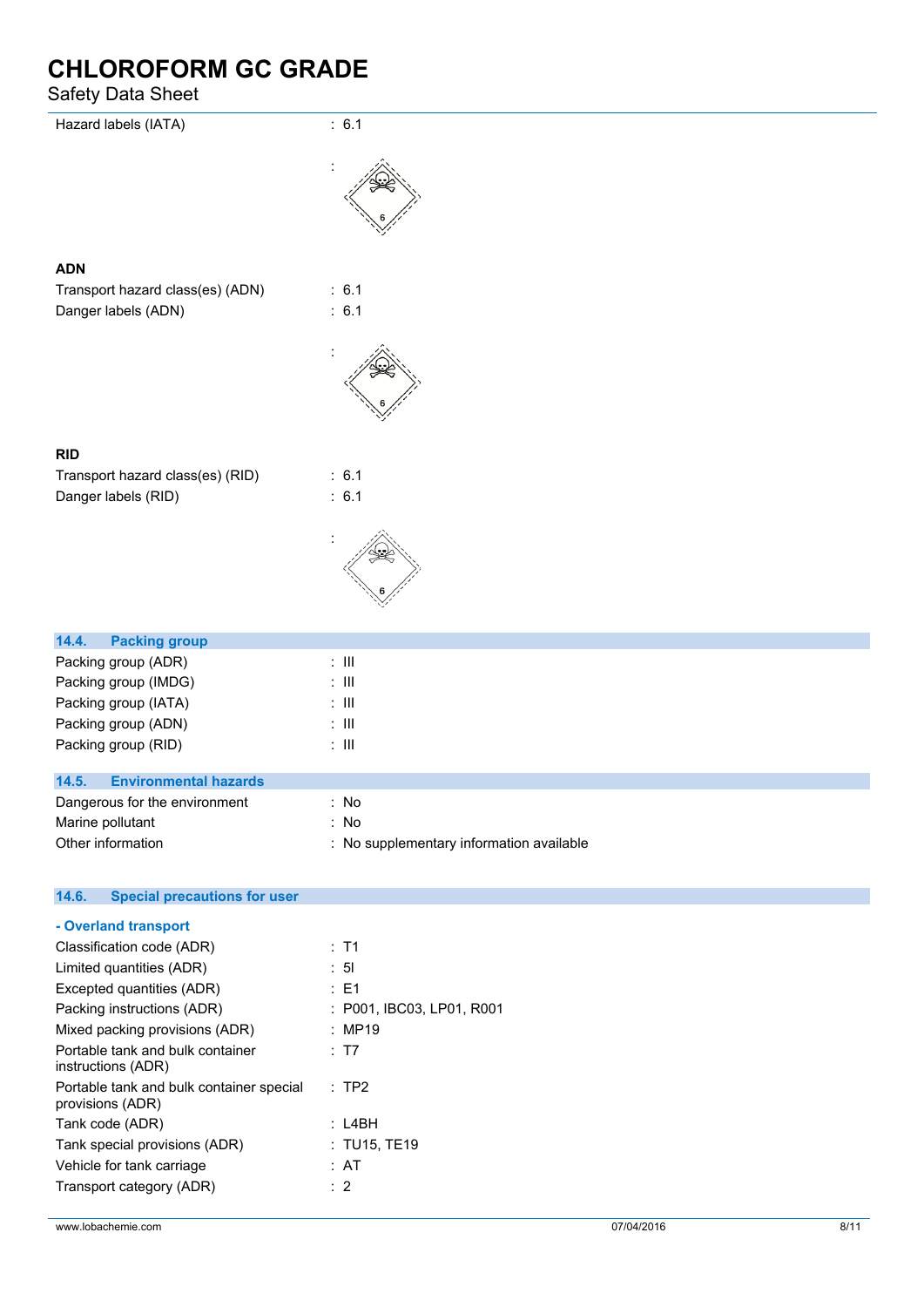| Special provisions for carriage - Packages : V12<br>(ADR)                  |                                                                                                                                                                                                               |
|----------------------------------------------------------------------------|---------------------------------------------------------------------------------------------------------------------------------------------------------------------------------------------------------------|
| Special provisions for carriage - Loading,<br>unloading and handling (ADR) | : CV13, CV28                                                                                                                                                                                                  |
| Special provisions for carriage - Operation<br>(ADR)                       | : S9                                                                                                                                                                                                          |
| Hazard identification number (Kemler No.)                                  | : 60                                                                                                                                                                                                          |
| Orange plates                                                              | 60<br>1888                                                                                                                                                                                                    |
| Tunnel restriction code (ADR)                                              | $\colon E$                                                                                                                                                                                                    |
| EAC code                                                                   | : 2Z                                                                                                                                                                                                          |
| - Transport by sea                                                         |                                                                                                                                                                                                               |
| Packing instructions (IMDG)                                                | : P001, LP01                                                                                                                                                                                                  |
| IBC packing instructions (IMDG)                                            | : IBC03                                                                                                                                                                                                       |
| Tank instructions (IMDG)                                                   | T7                                                                                                                                                                                                            |
| Tank special provisions (IMDG)                                             | $:$ TP2                                                                                                                                                                                                       |
| EmS-No. (Fire)                                                             | $: F-A$                                                                                                                                                                                                       |
| EmS-No. (Spillage)                                                         | $: S-A$                                                                                                                                                                                                       |
| Stowage category (IMDG)                                                    | : A                                                                                                                                                                                                           |
| Stowage and handling (IMDG)                                                | $:$ SW2                                                                                                                                                                                                       |
| Properties and observations (IMDG)                                         | : Colourless, volatile liquid.Boiling point: 61°C. Non-flammable. When involved in a<br>fire, evolves extremely toxic fumes (phosgene). Toxic if swallowed, by skin contact<br>or by inhalation. Anaesthetic. |
| MFAG-No                                                                    | : 151                                                                                                                                                                                                         |
| - Air transport                                                            |                                                                                                                                                                                                               |
| PCA Excepted quantities (IATA)                                             | $\therefore$ E1                                                                                                                                                                                               |
| PCA Limited quantities (IATA)                                              | : Y680                                                                                                                                                                                                        |
| PCA limited quantity max net quantity<br>(IATA)                            | : 2L                                                                                                                                                                                                          |
| PCA packing instructions (IATA)                                            | :680                                                                                                                                                                                                          |
| PCA max net quantity (IATA)                                                | : 60L                                                                                                                                                                                                         |
| CAO packing instructions (IATA)                                            | :680                                                                                                                                                                                                          |
| CAO max net quantity (IATA)                                                | : 220L                                                                                                                                                                                                        |
| ERG code (IATA)                                                            | :6A                                                                                                                                                                                                           |
| - Inland waterway transport                                                |                                                                                                                                                                                                               |
| Classification code (ADN)                                                  | : T1                                                                                                                                                                                                          |
| Special provisions (ADN)                                                   | : 802                                                                                                                                                                                                         |
| Limited quantities (ADN)                                                   | : 5L                                                                                                                                                                                                          |
| Excepted quantities (ADN)                                                  | $\therefore$ E1                                                                                                                                                                                               |
| Carriage permitted (ADN)                                                   | : T                                                                                                                                                                                                           |
| Equipment required (ADN)                                                   | $:$ PP, EP, TOX, A                                                                                                                                                                                            |
| Ventilation (ADN)                                                          | : VE02                                                                                                                                                                                                        |
| Number of blue cones/lights (ADN)                                          | $\therefore$ 0                                                                                                                                                                                                |
| - Rail transport                                                           |                                                                                                                                                                                                               |
| Classification code (RID)                                                  | : T1                                                                                                                                                                                                          |
| Excepted quantities (RID)                                                  | : E1                                                                                                                                                                                                          |
| Packing instructions (RID)                                                 | : P001, IBC03, LP01, R001                                                                                                                                                                                     |
| Mixed packing provisions (RID)                                             | : MP19                                                                                                                                                                                                        |
| Portable tank and bulk container<br>instructions (RID)                     | : T7                                                                                                                                                                                                          |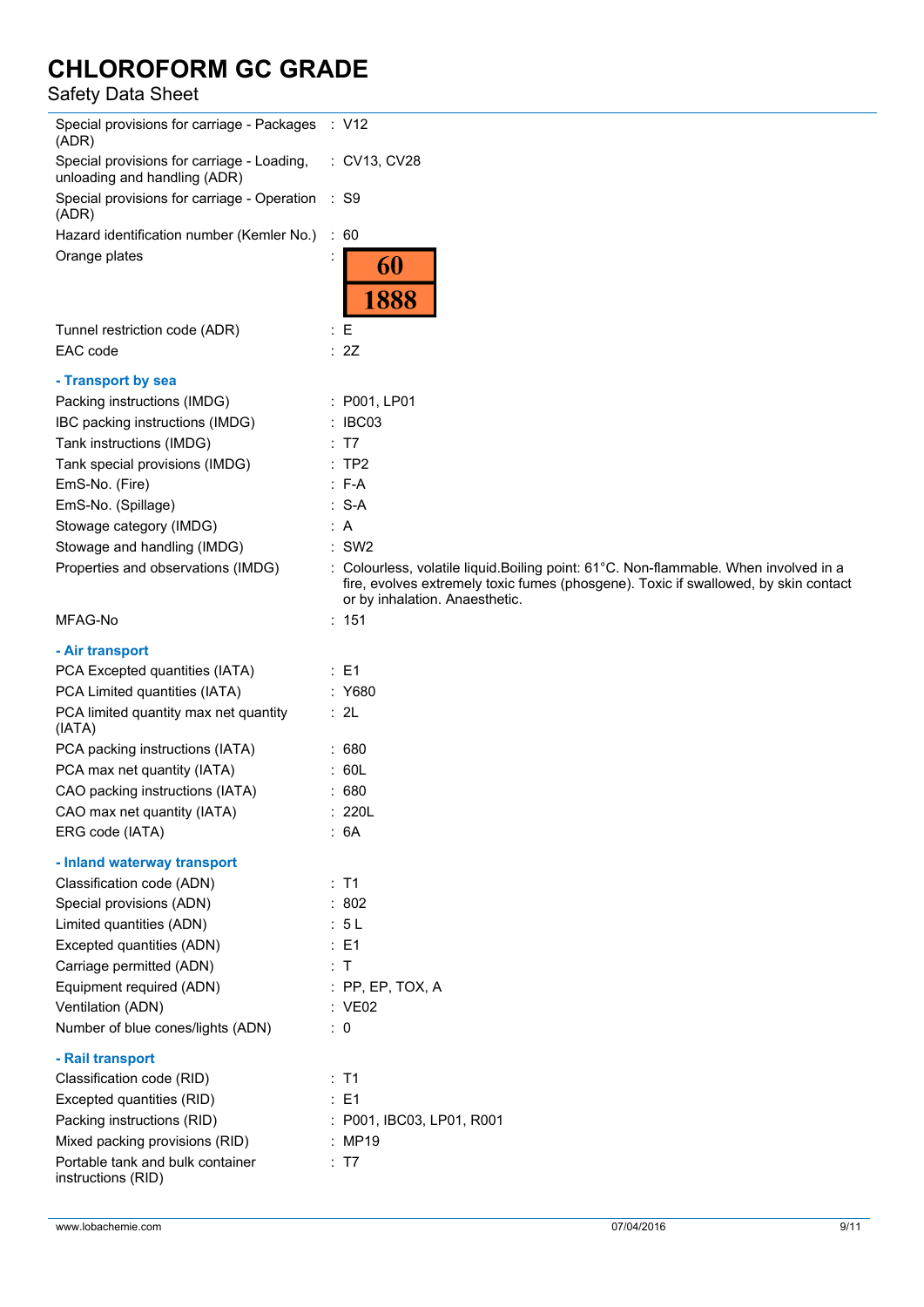## Safety Data Sheet

| Portable tank and bulk container special<br>provisions (RID)               | : TP2              |
|----------------------------------------------------------------------------|--------------------|
| Tank codes for RID tanks (RID)                                             | : L4BH             |
| Special provisions for RID tanks (RID)                                     | : TU15             |
| Transport category (RID)                                                   | $\cdot$ 2          |
| Special provisions for carriage – Packages<br>(RID)                        | : W12              |
| Special provisions for carriage - Loading,<br>unloading and handling (RID) | : CW13. CW28. CW31 |
| Colis express (express parcels) (RID)                                      | : CF8              |
| Hazard identification number (RID)                                         | 60                 |
|                                                                            |                    |

## **14.7. Transport in bulk according to Annex II of MARPOL 73/78 and the IBC Code**

```
Not applicable
```
## **SECTION 15: Regulatory information**

**15.1. Safety, health and environmental regulations/legislation specific for the substance or mixture**

## **15.1.1. EU-Regulations**

## No REACH Annex XVII restrictions

CHLOROFORM GC GRADE is not on the REACH Candidate List CHI OROFORM GC GRADE is not on the REACH Annex XIV List

## **15.1.2. National regulations**

voortplanting giftige stoffen – Ontwikkeling

| Germany                                                                            |                                                                                                       |
|------------------------------------------------------------------------------------|-------------------------------------------------------------------------------------------------------|
| Reference to AwSV                                                                  | : Water hazard class (WGK) 3, severe hazard to water (Classification according to<br>AwSV; ID No. 54) |
| 12th Ordinance Implementing the Federal<br>Immission Control Act - 12. BlmSchV     | : Is not subject of the 12. BlmSchV (Hazardous Incident Ordinance)                                    |
| Netherlands                                                                        |                                                                                                       |
| SZW-lijst van kankerverwekkende stoffen                                            | $\therefore$ The substance is not listed                                                              |
| SZW-lijst van mutagene stoffen                                                     | $\therefore$ The substance is not listed                                                              |
| NIET-limitatieve lijst van voor de<br>voortplanting giftige stoffen - Borstvoeding | $\therefore$ The substance is not listed                                                              |

| NIET-limitatieve lijst van voor de<br>voortplanting giftige stoffen -<br>Vruchtbaarheid | $\therefore$ The substance is not listed |
|-----------------------------------------------------------------------------------------|------------------------------------------|
| NIET-limitatieve lijst van voor de                                                      | : CHLOROFORM GC GRADE is listed          |

## **Denmark**

| Recommendations Danish Regulation | : Young people below the age of 18 years are not allowed to use the product                                                                  |
|-----------------------------------|----------------------------------------------------------------------------------------------------------------------------------------------|
|                                   | Pregnant/breastfeeding women working with the product must not be in direct<br>contact with the product                                      |
|                                   | The requirements from the Danish Working Environment Authorities regarding work<br>with carcinogens must be followed during use and disposal |